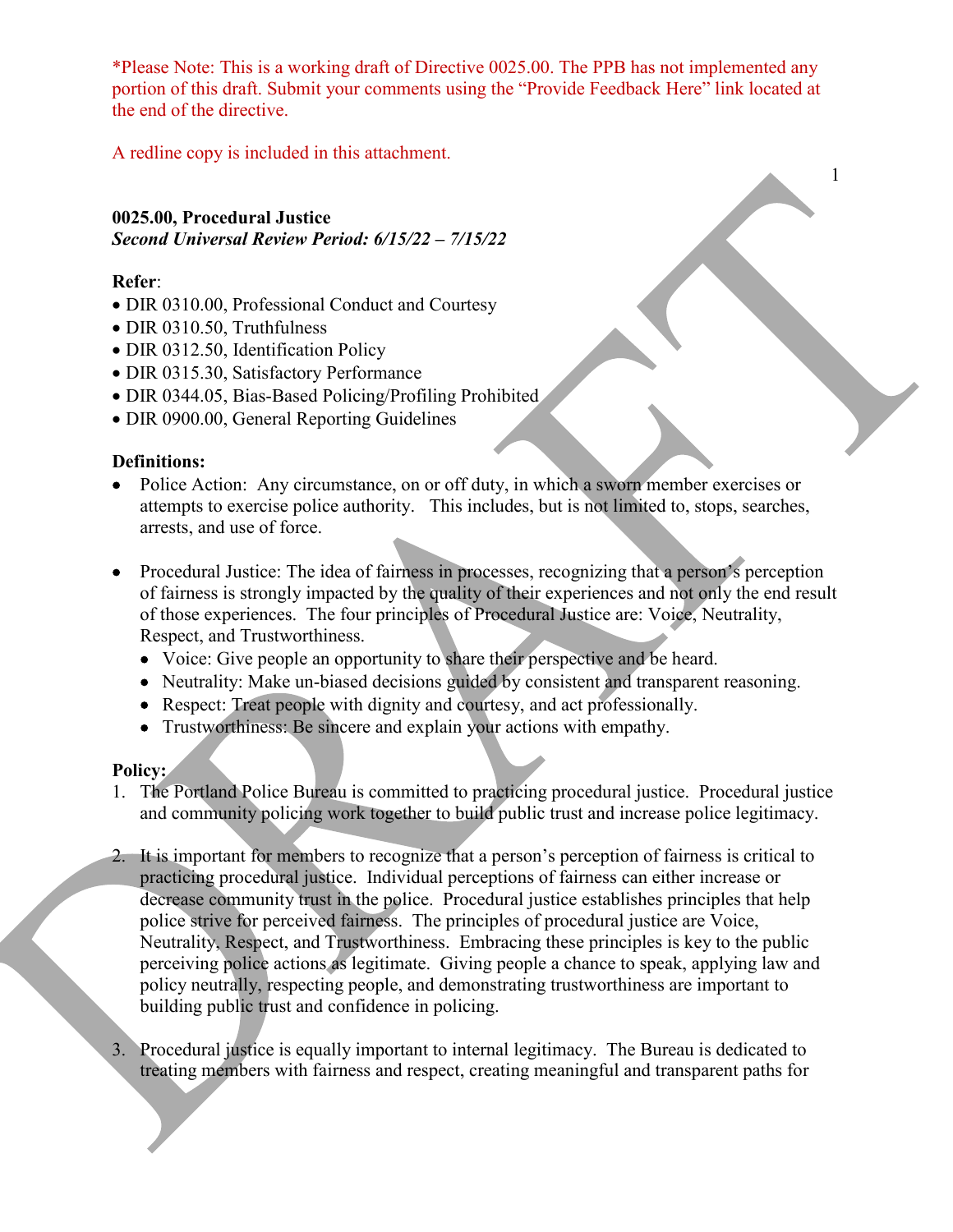\*Please Note: This is a working draft of Directive 0025.00. The PPB has not implemented any portion of this draft. Submit your comments using the "Provide Feedback Here" link located at the end of the directive.

A redline copy is included in this attachment.

career advancement, maintaining and improving upon a fair accountability system, and seeking member input on policy, procedure, and practice.

## **Procedure:**

- 1. Procedural Justice Requirements.
	- 1.1. When taking police action, members shall:
		- 1.1.1. Follow Directive 0312.50, Identification, regarding identifying themselves and offering their business card;
		- 1.1.2. Provide their Department of Public Safety Standards and Training (DPSST) number upon request;
		- 1.1.3. When feasible and unless it would compromise an investigation, explain to the person the reason for the contact;
		- 1.1.4. When asked, tell the person whether or not they are free to leave, if feasible;
		- 1.1.5. Attempt to provide clear and intelligible instruction to the person to ensure the safety of all involved; and
- 2. Procedural Justice Practices.
	- 2.1. Members should strive to practice procedural justice in all interactions with the public. Examples of procedural justice practices include, but are not limited to:
		- 2.1.1. Offering people an opportunity to ask questions.
		- 2.1.2. Explaining laws, policies, actions, etc.
		- 2.1.3. Patient, active listening.
		- 2.1.4. Gathering all facts available.
		- 2.1.5. Listening before forming conclusions.
		- 2.1.6. Showing empathy.
		- 2.1.7. Following up and following through.

## **Provide Feedback [Here.](https://www.surveymonkey.com/r/PYN389N)**

2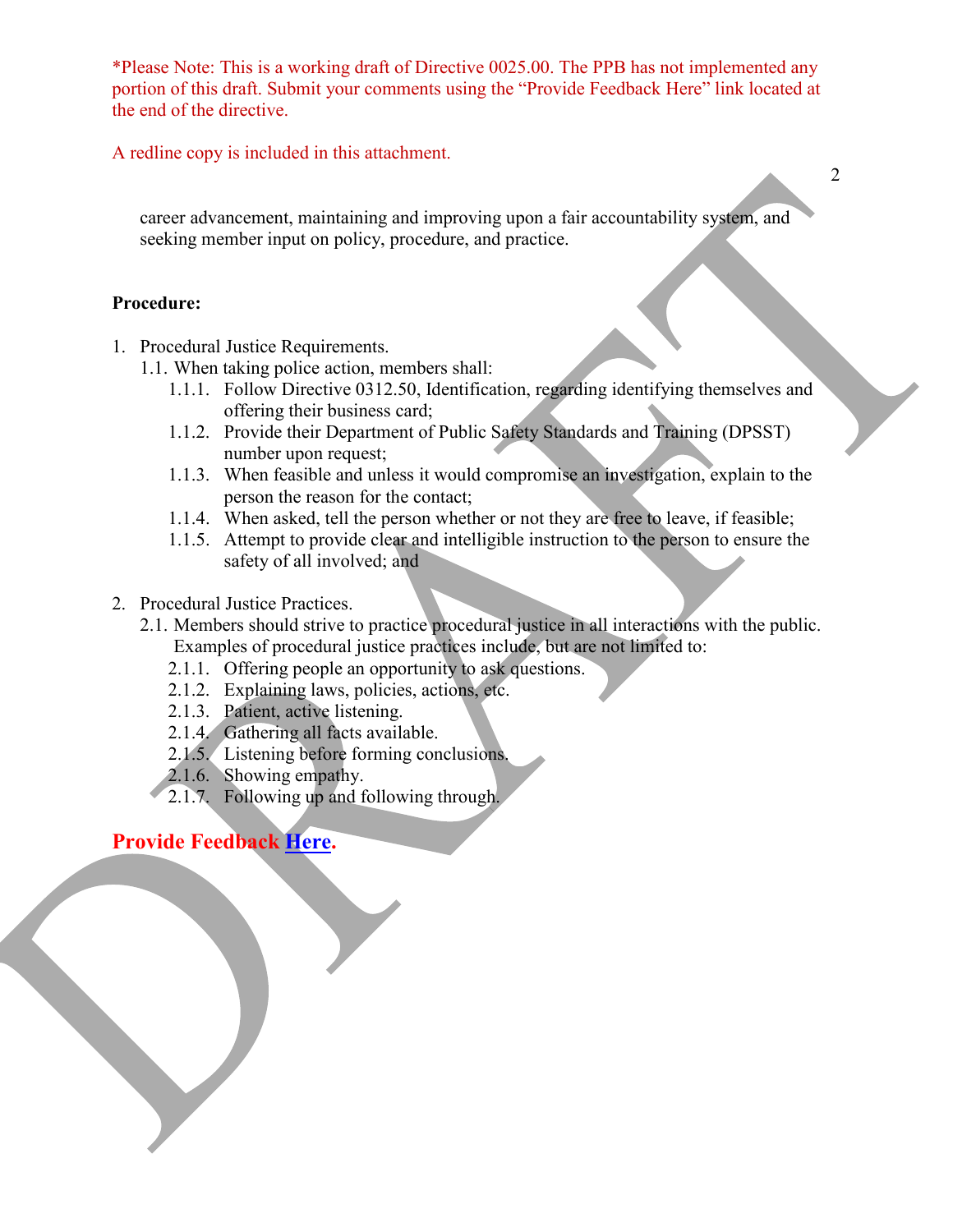### **0025.00, Procedural Justice**

### **Refer**:

- DIR 0310.00, Professional Conduct and Courtesy
- DIR 0310.50, Truthfulness
- DIR 0312.50, Identification Policy
- DIR 0315.30, Satisfactory Performance
- DIR 0344.05, Bias-Based Policing/Profiling Prohibited
- DIR 0900.00, General Reporting Guidelines

### **Definitions:**

- Procedural Justice: The practice of engaging people respectfully and policing in a neutral and trustworthy manner, while giving individuals a voice during police encounters.
- Police Action: Any circumstance, on or off duty, in which a sworn member exercises or attempts to exercise police authority. This includes, but is not limited to, stops, searches, arrests, and use of force.
- Procedural Justice: The idea of fairness in processes, recognizing that a person's perception of fairness is strongly impacted by the quality of their experiences and not only the end result of those experiences. The four principles of Procedural Justice are: Voice, Neutrality, Respect, and Trustworthiness.
	- Voice: Give people an opportunity to share their perspective and be heard.
	- Neutrality: Make un-biased decisions guided by consistent and transparent reasoning.
	- Respect: Treat people with dignity and courtesy, and act professionally.
	- Trustworthiness: Be sincere and explain your actions with empathy.

### **Policy:**

- 1. The Portland Police Bureau (PPB) is committed to policing in a procedurally just manner. practicing procedural justice. Procedural justice is a critical principle at the center of and community-based policing and is foundational work together to building build public trust and increasing increase police legitimacy.
- 2. An individual's is important for members to recognize that a person's perception of fairness during a police interaction comprises the core of is critical to practicing procedural justice and ultimately shapes. Individual perceptions of fairness can either increase or decrease community trust in the police. Fairness is achieved by member's Procedural justice establishes principles that help police strive for perceived fairness. The principles of procedural justice are Voice, Neutrality, Respect, and Trustworthiness. Embracing these principles is key to the public perceiving police actions as legitimate. Giving people a chance to speak, applying law and policy neutrally, respecting people, and demonstrating trustworthiness are important to building public trust and confidence in policing.
- 2.3.Procedural justice is equally important to internal legitimacy. The Bureau is dedicated to treating individualsmembers with dignityfairness and respect; being consistent, creating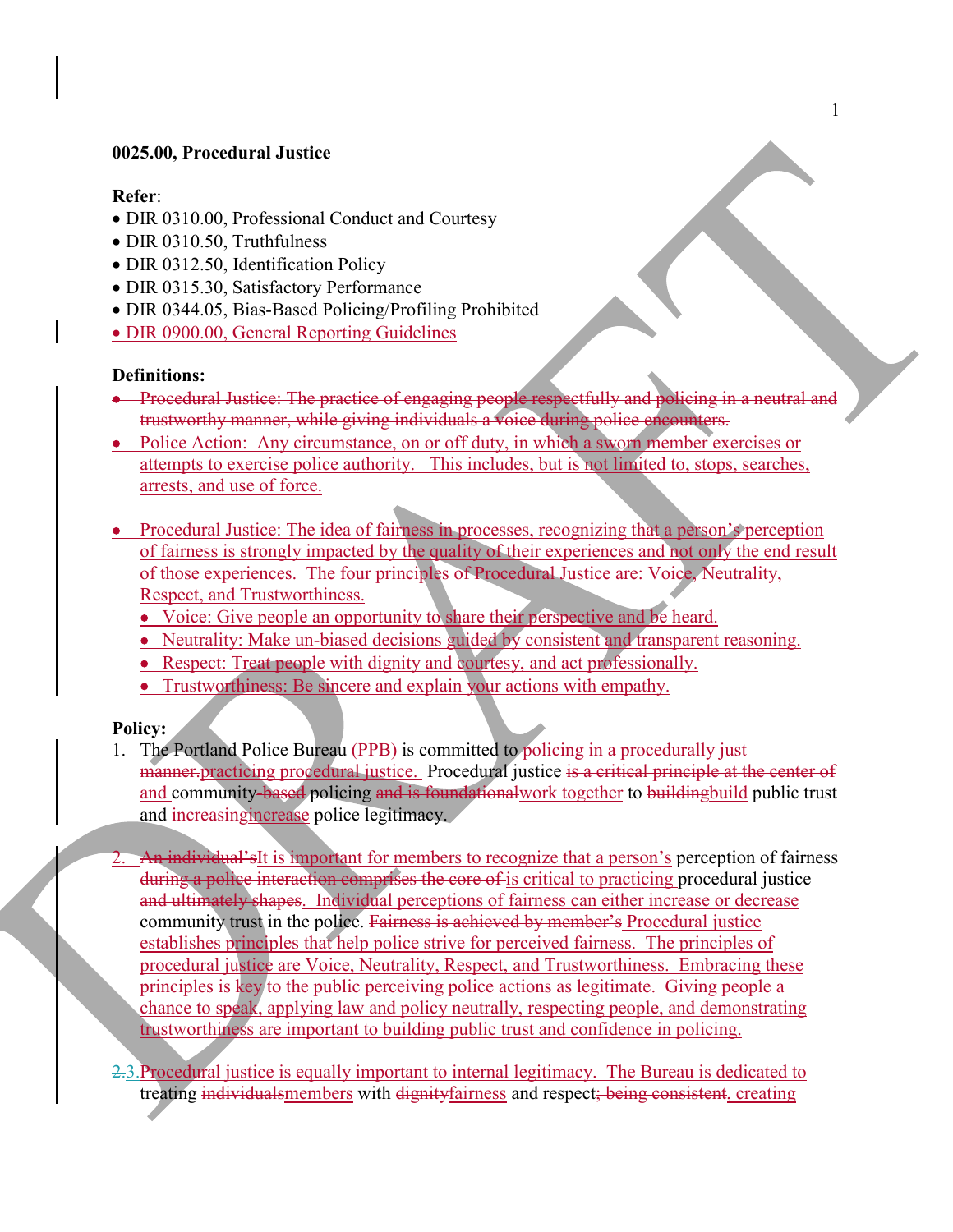meaningful and transparent in their actions during interactions with all members of the public; providing an opportunity for individuals to have and use their voice during an encounter; being impartial in their decision making; and conveying truthfulness during the encounterpaths for career advancement, maintaining and improving upon a fair accountability system, and seeking member input on policy, procedure, and practice.

#### **Procedure:**

Four Principles of

- 1. Procedural Justice Requirements.
	- 1.1. Bureau members shall, when possible, demonstrate the following principles of procedural justice during encounters with members of the public.
		- 1.1.1. **Respect**: Treat individuals with dignity and act with professionalism and courtesy during the interaction.
		- 1.1.2. **Voice**: Give individuals an opportunity to ask questions and explain their actions.
		- 1.1.3. **Impartiality**: Treat individuals fairly and make clear and neutral decisions based on the available relevant information.
		- 1.1.4. **Trustworthiness**: Provide transparent and reliable information during the interaction.
- 2. Procedurally Just Practices When Taking Police Action.
	- 2.1.1.1. Members shall, whenever reasonable and practicable, engage in the following procedurally just actions when performing a stop or taking other police action:, members shall:
		- 2.1.1.1.1.1.1. Act in accordance with Follow Directive 3120312.50, Identification, with regard toregarding identifying themselves and offering their business card;
		- 2.1.2.1.1.2. Provide their Department of Public Safety Standards and Training (DPSST) number upon request;
		- 2.1.3.1.1.3. As soon as practicable, When feasible and unless it would compromise an investigation, explain to the individual person the reason for the contact;
			- 2.1.4.1.1.4. InformWhen asked, tell the individual of their ability (person whether or not) they are free to leave or withdraw from the interaction, if feasible;
			- 2.1.5. Continue to explain member actions and account for reasonable delays throughout the interaction;
			- 2.1.6.1.1.5. EndeavorAttempt to provide clear and intelligible instruction to the individualperson to ensure the safety of all involved; and
			- 2.1.7. During a pedestrian or traffic stop, endeavor to limit the duration of the stop to a reasonable amount of time necessary to carry out appropriate police action.

#### Procedural Justice Practices.

2.2. Members who are unable to perform the aforementioned practices due to exigency, a risk to the safety of the member, the potential for compromising the investigation, or another practicable and articulable reason, shall justify any significant deviations from these principles in any police report they write about the event.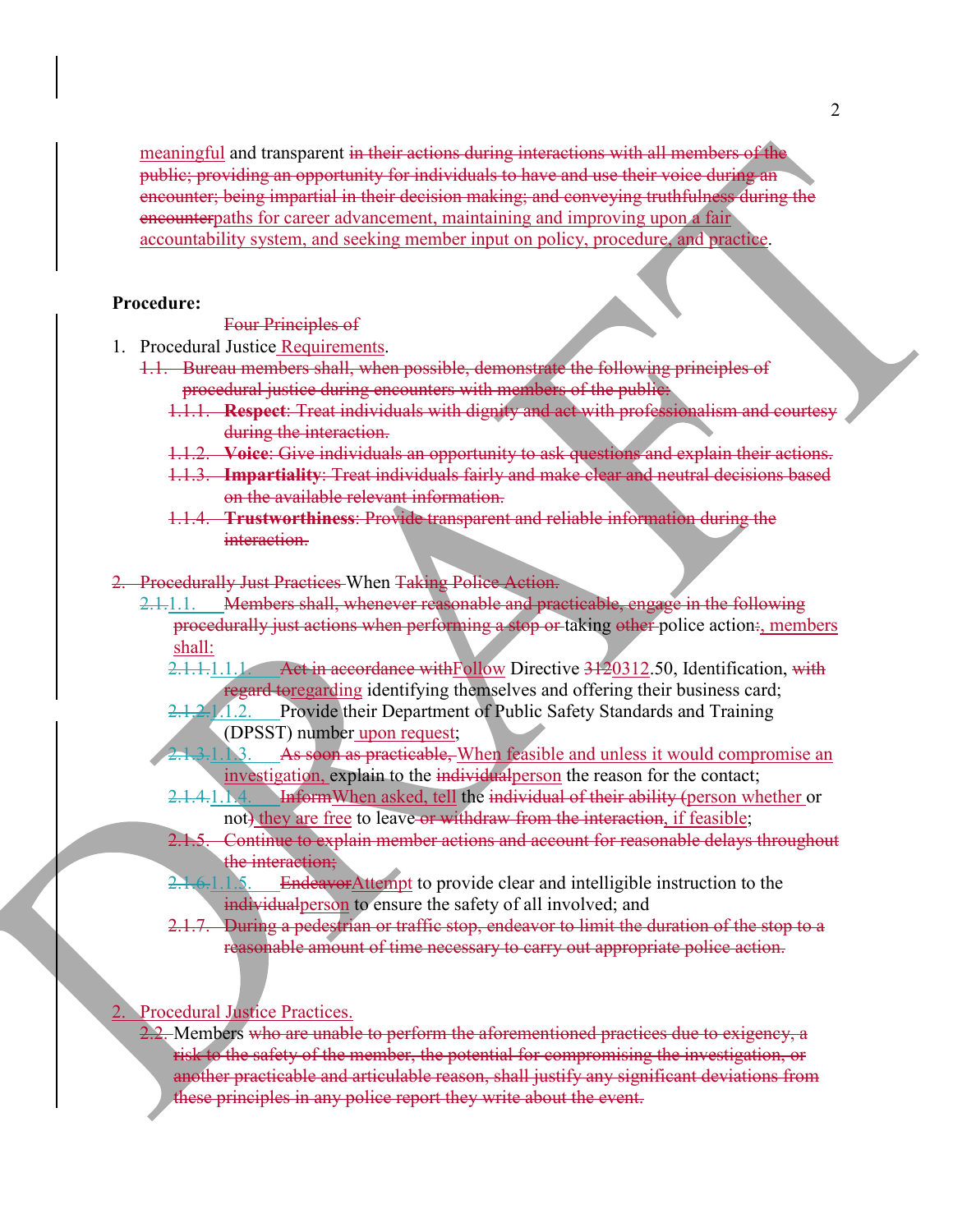- 3. Other Member Actions and Considerations.
	- 3.1. De-escalation is a useful tool that aligns with the core objectives ofshould strive to practice procedural justice. Such de-escalation measures as using verbal techniques to introduce calm the interaction; members safely positioning themselves to facilitate communication with the individual; and allowing sufficient time for compliance, can lead to positive outcomes.
		- 3.1.1. Consistent with Bureau policies and practices, members shall use de-escalation techniques during encounters with members of the public, when time and circumstances reasonably permit.
	- 3.2.2.1. When practicable, members shall consider that an individual's lack of compliance may be attributed to factors that in all interactions with the public. Examples of

procedural justice practices include, but are not limited to:

3.2.1.1. A medical condition;

3.2.1.2. Mental impairment;

3.2.1.3. A developmental disability;

3.2.1.4. Physical limitation(s);

3.2.1.5. A language barrier;

3.2.1.6. Drug or alcohol impairment; and/or

3.2.1.7. A mental health crisis.

2.1.1. Provide Feedback Here. Offering people an opportunity to ask questions.

2.1.2. Explaining laws, policies, actions, etc.

2.1.3. Patient, active listening.

2.1.4. Gathering all facts available.

2.1.5. Listening before forming conclusions.

- 2.1.6. Showing empathy.
	- 2.1.7. Following up and following through.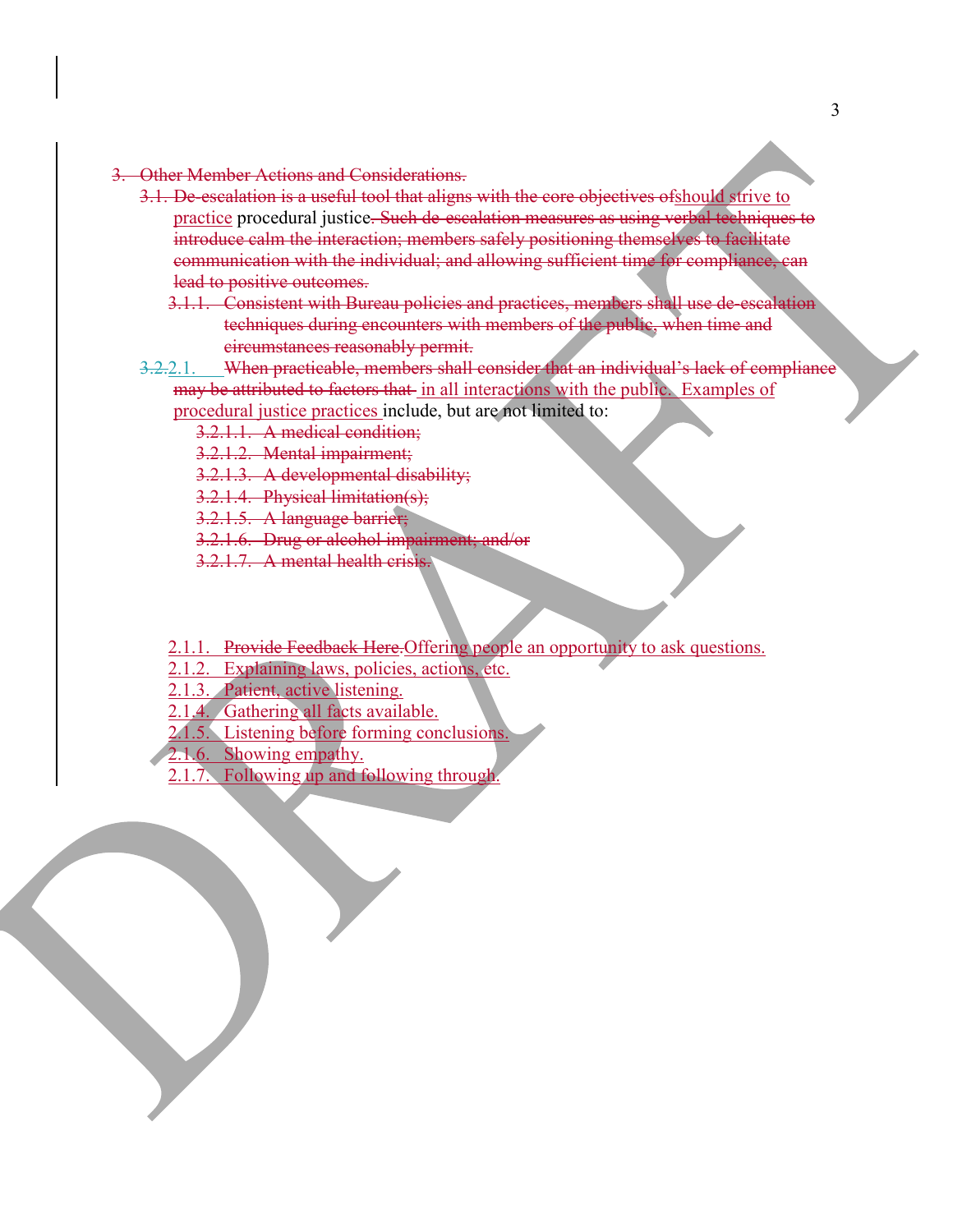## COMPLETE

| Collector:            | Web Link 1 (Web Link)              |
|-----------------------|------------------------------------|
| Started:              | Tuesday, March 22, 2022 2:08:05 PM |
| <b>Last Modified:</b> | Tuesday, March 22, 2022 2:12:21 PM |
| Time Spent:           | 00:04:15                           |
|                       |                                    |

## Page 1

## **Q1**

Please provide feedback for this directive

UK college of Policing teaches the 5 step Appeal to conflict management, it may fit within this. https://www.college.police.uk/guidance/conflict-management/conflict-management-skills

## **Q2**

**Respondent skipped this question**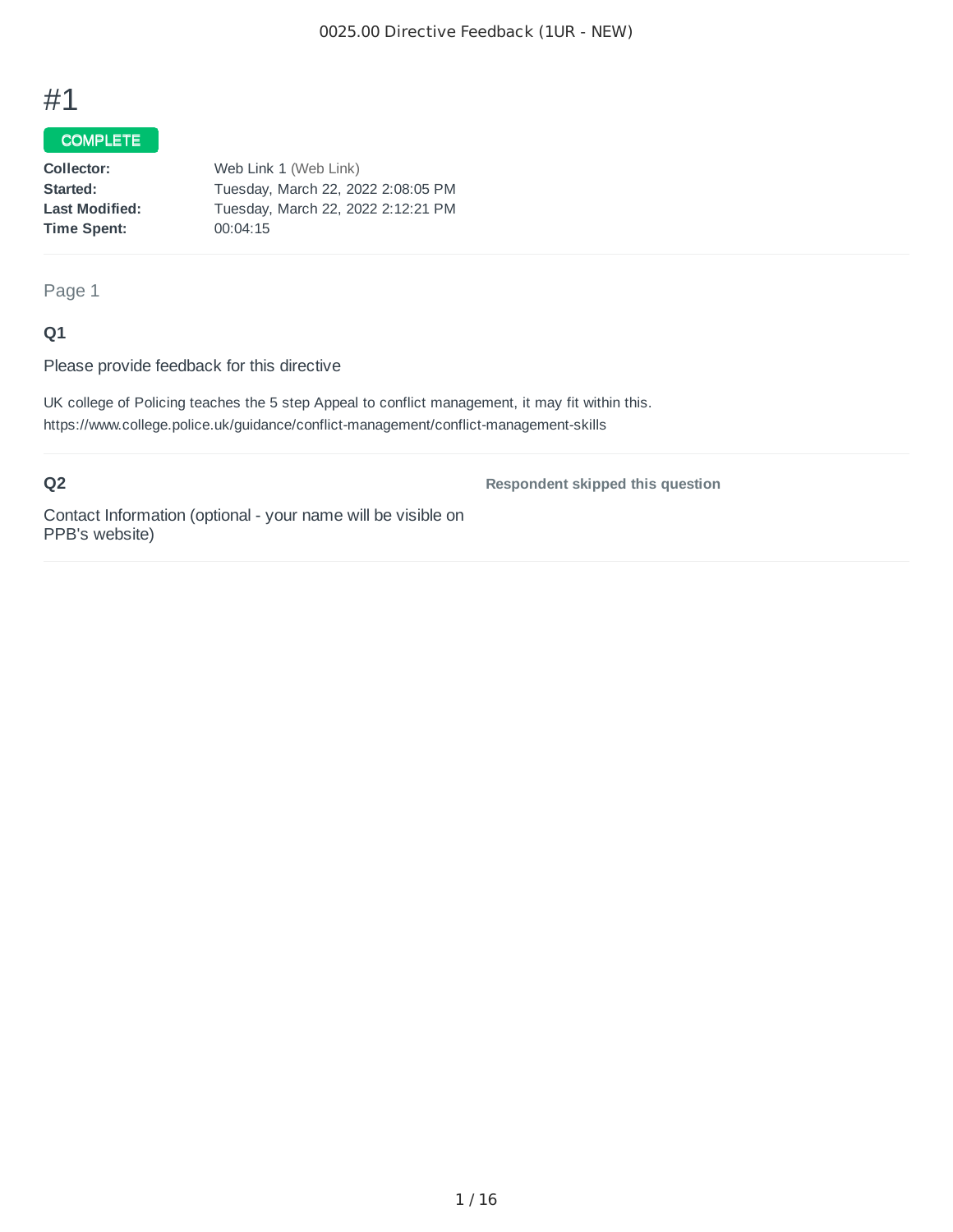## COMPLETE

| Web Link 1 (Web Link)              |
|------------------------------------|
| Tuesday, March 22, 2022 8:51:43 PM |
| Tuesday, March 22, 2022 9:01:58 PM |
| 00:10:15                           |
|                                    |

## Page 1

## **Q1**

Please provide feedback for this directive

I'm so grateful for all PPB officers do in my neighborhood. This seems in alignment with the professionalism that I see PPB display. I like the idea of keeping interactions/ stops brief, we don't have enough police to go around right now.

## **Q2**

Contact Information (optional - your name will be visible on PPB's website)

Name **Erin**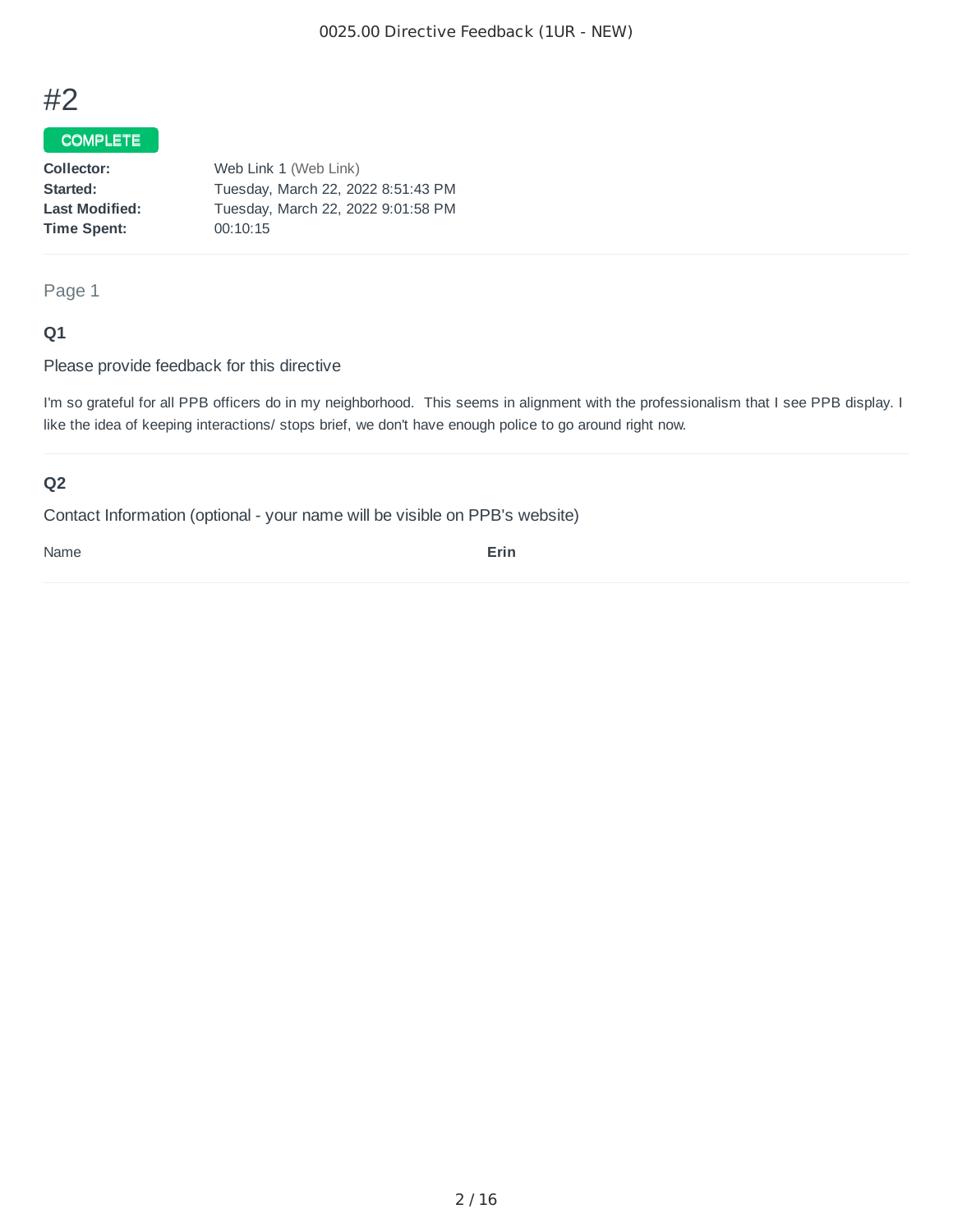#### COMPLETE

**Collector:** Web Link 1 (Web Link) **Started:** Wednesday, March 23, 2022 8:42:23 AM **Last Modified:** Wednesday, March 23, 2022 9:00:48 AM **Time Spent:** 00:18:25

#### Page 1

## **Q1**

Please provide feedback for this directive

"Policy" Section #2:

 $\mathcal{L}_\text{max}$  and  $\mathcal{L}_\text{max}$ 

The underpinning of procedural justice is providing a "perception" of a fair process. It seems like it may be worth noting that an individuals "perception" of the process being unfair may not necessarily mean that the process was actually unfair or that the bureau member did not properly implement procedural justice in an encounter.

Police Bureau members have no control over another persons "Perception" of fairness. Certainly there are things that can be done by the member to try to help a persons perception of fairness as are documented in this policy but none of this guarantees a person will perceive an interaction as fair no matter how well this is done.

I also have concerns about the reporting requirement outlined in the policy. The Police Bureau already has a policy requiring reporting when not providing a name or business card. This makes sense because in these circumstances a citizen is requesting and an officer is possibly refusing and thus could require documentation.

But in practicality the requirement to document "any significant deviations from these principles" is overly vague to the point where it will be left completely to a person's interpretation of what "significant" is and also provides no guidance as to what the expectation actually is.

Words like "endeavor" only contribute to the vagueness. Does this mean an officer only has to "try" to do this. What does that mean. How much action is required to "endeavor"?

What is the purpose of writing a report documenting any deviations? Will this be tracked somehow? Are there concerns of civil litigation due to not providing procedurally just policing and the documentation will support the city in this litigation? Is the perception that somehow by having officers document if they don't do these things that it will cause them to do them more if they are already not doing them?

#### **Q2**

**Respondent skipped this question**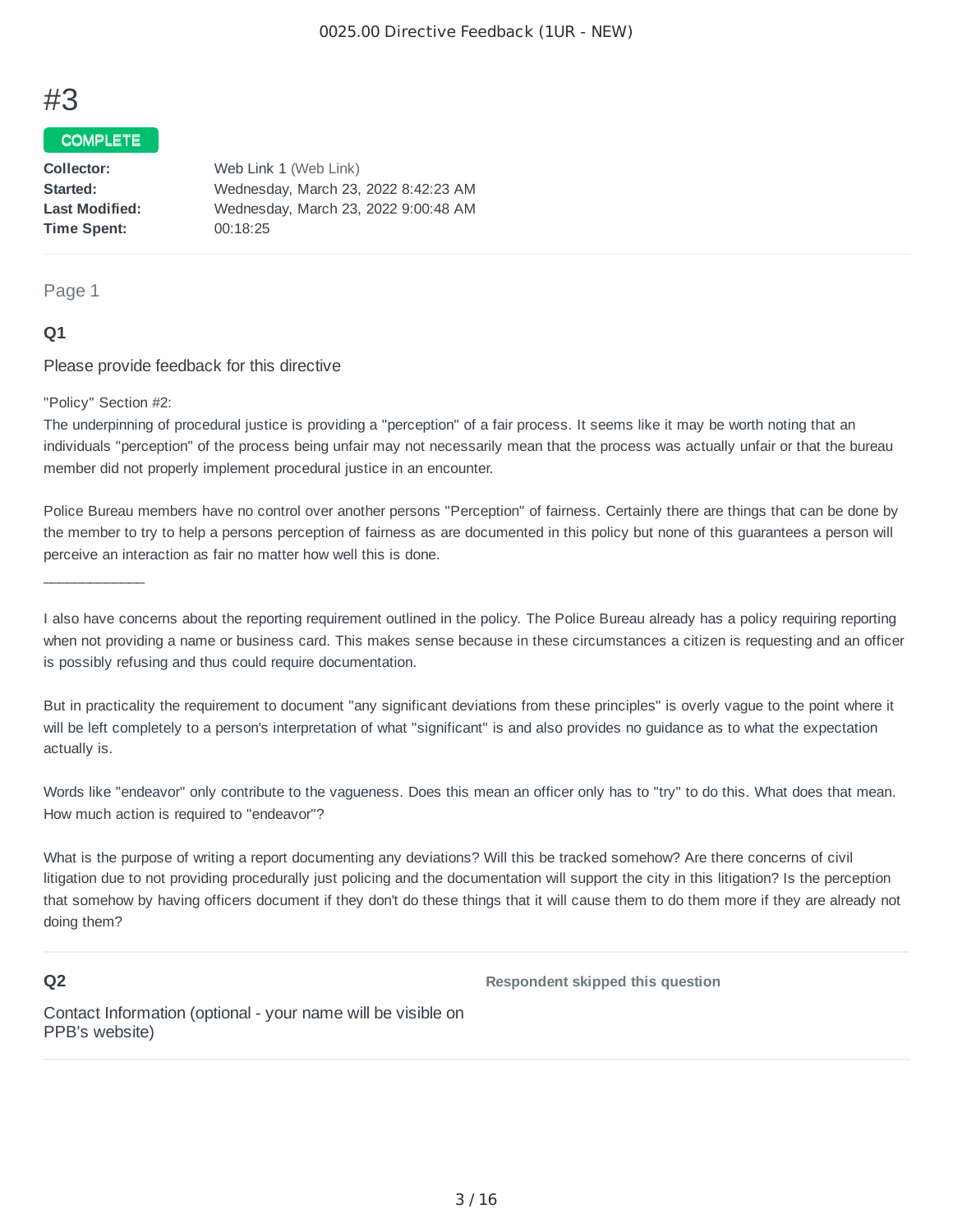## COMPLETE

| Collector:            | Web Link 1 (Web Link)                 |
|-----------------------|---------------------------------------|
| Started:              | Wednesday, March 23, 2022 11:14:19 AM |
| <b>Last Modified:</b> | Wednesday, March 23, 2022 11:23:28 AM |
| Time Spent:           | 00:09:09                              |
|                       |                                       |

#### Page 1

### **Q1**

#### Please provide feedback for this directive

Neutrality has been switched to Impartiality. I am not sure if this was purposeful, but it does not align with the initial training given to Officers. Unless there is a specific, significant reason for this change I would suggest keeping it as Neutrality.

"Such de-escalation measures as using verbal techniques to introduce calm the interaction." This sentence is not written correctly.

Although I see how procedural justice is related to de-escalation, it seems redundant to have this discussion within the Procedural Justice directive. De-escalation is discussed elsewhere in directives and including here does not add further illumination to the topic.

#### **Q2**

**Respondent skipped this question**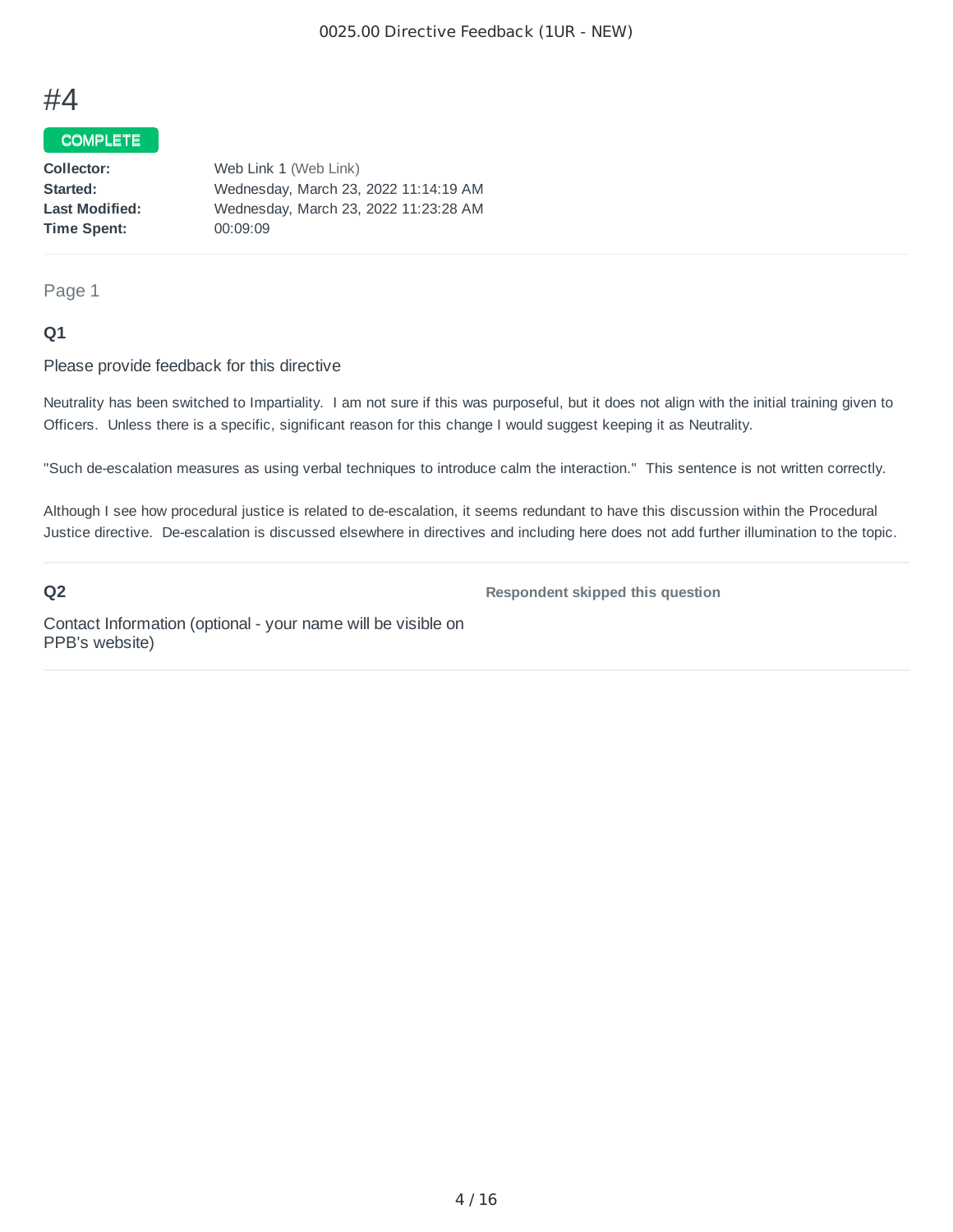## COMPLETE

| Collector:            | Web Link 1 (Web Link)                |
|-----------------------|--------------------------------------|
| Started:              | Wednesday, March 23, 2022 1:42:15 PM |
| <b>Last Modified:</b> | Wednesday, March 23, 2022 1:45:36 PM |
| Time Spent:           | 00:03:21                             |
|                       |                                      |

#### Page 1

## **Q1**

Please provide feedback for this directive

With regard to the "Four Principles of Procedural Justice.

1.1. Bureau members shall, when possible, demonstrate the following principles of procedural justice during encounters with members of the public:

1.1.1. Respect: Treat individuals with dignity and act with professionalism and courtesy during the interaction.

1.1.2. Voice: Give individuals an opportunity to ask questions and explain their actions.

1.1.3. Impartiality: Treat individuals fairly and make clear and neutral decisions based on the available relevant information.

1.1.4. Trustworthiness: Provide transparent and reliable information during the interaction."

Instead, list it as it reads in the literature and how the Bureau has been trained.

1.1.1 Voice

1.1.2 Neutrality (Impartiality can and should be switched in the descriptive subheader with neutrality)

1.1.3 Respect

1.1.4 Trustworthiness

### **Q2**

**Respondent skipped this question**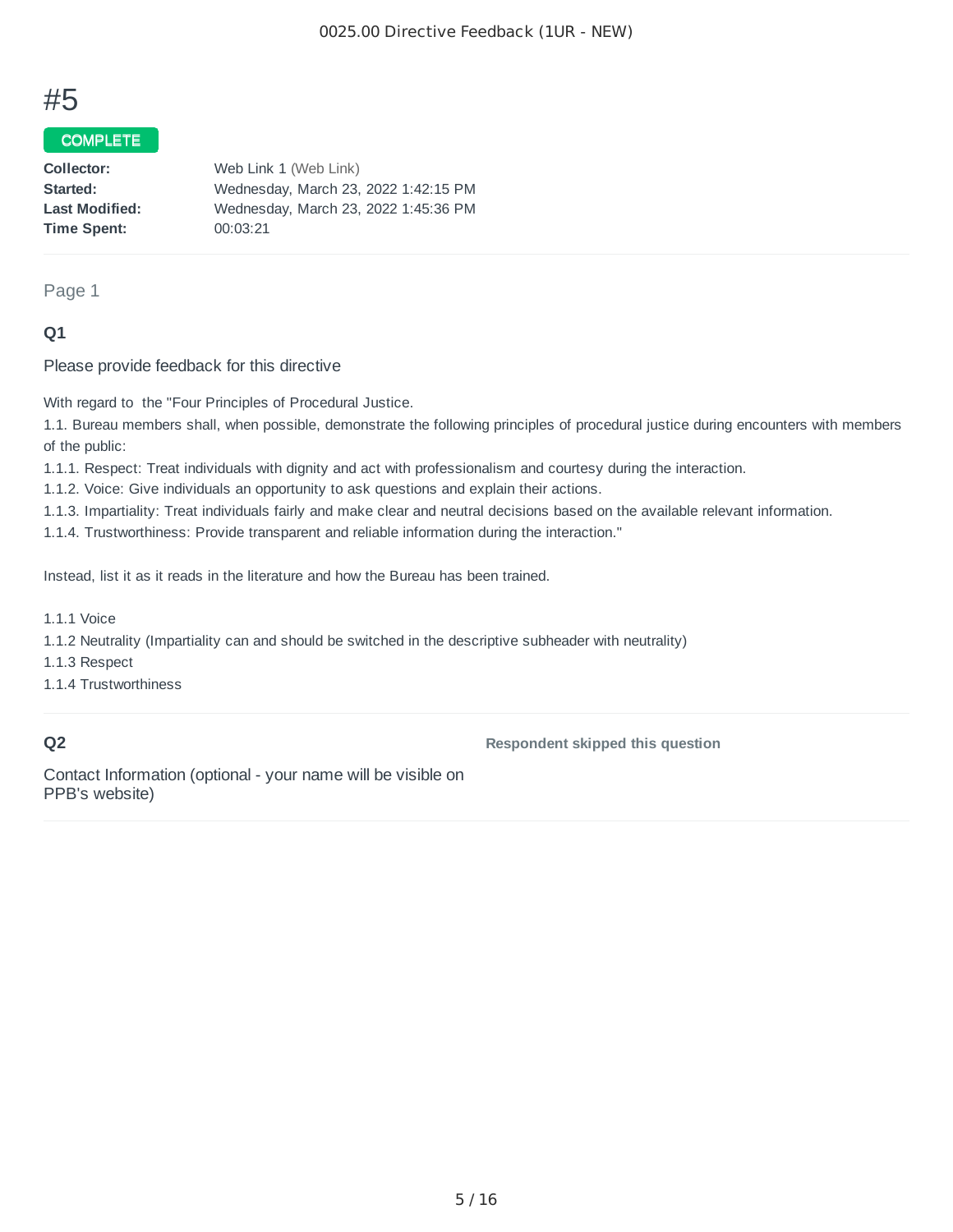## COMPLETE

| Web Link 1 (Web Link)               |
|-------------------------------------|
| Thursday, March 24, 2022 3:04:23 PM |
| Thursday, March 24, 2022 3:39:52 PM |
| 00:35:29                            |
|                                     |

Page 1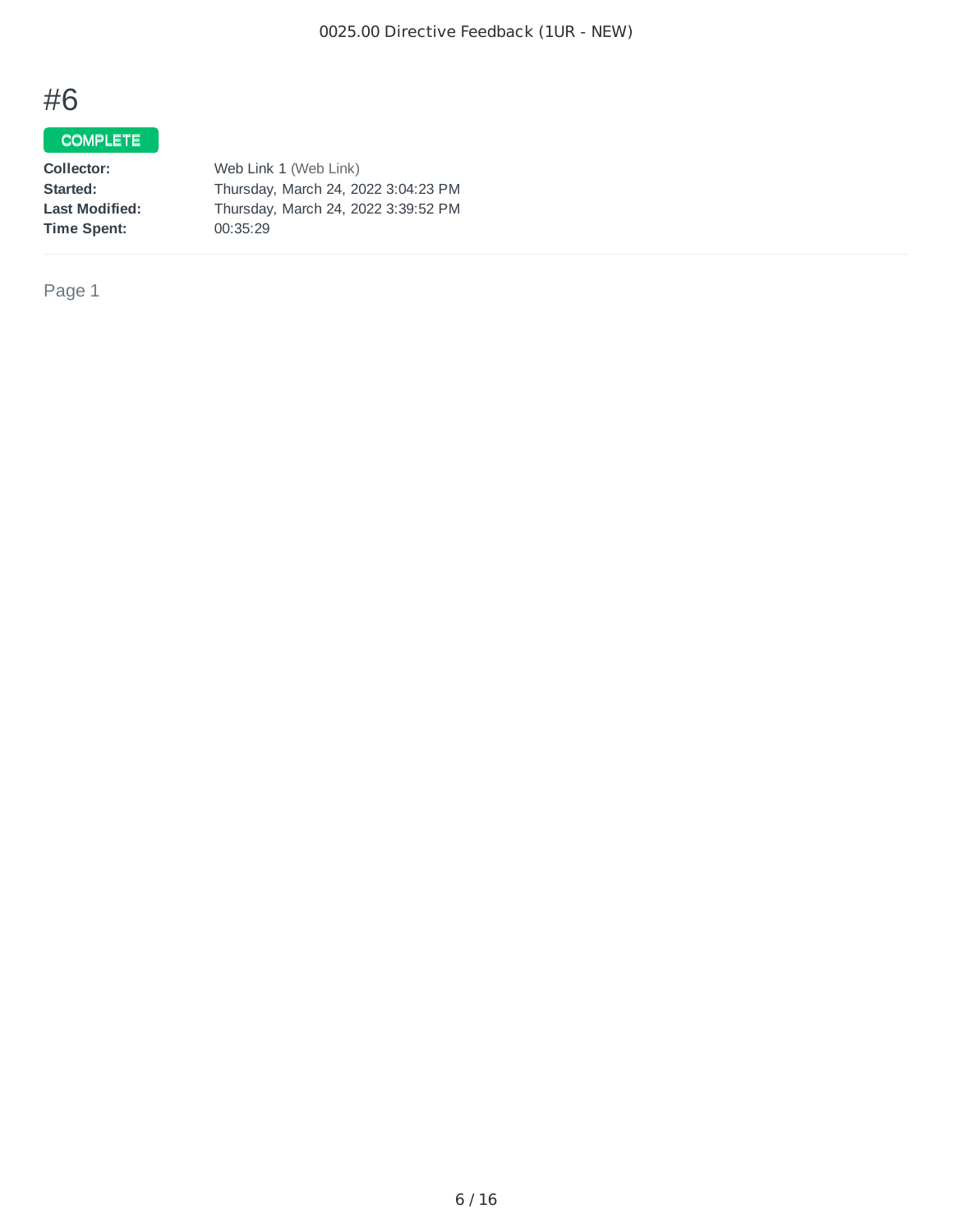## **Q1**

Please provide feedback for this directive

PJ definition- should not have the word "policing" within the definition. PJ speaks to the idea of fair processes, and how people's perception of fairness is strongly impacted by the quality of their experiences and not only the end result of these experiences. Policing should seek to achieve its mission using PJ, not be part of PJ.

Policy:2 incorporate:

Individuals' perceptions of procedurally just encounters are based on four central features of their interactions with legal authorities: Whether they were given voice;

Whether the decision-maker was neutral and transparent;

Whether they were treated with dignity and respect; and

Whether the decision-maker conveyed trustworthy motives.

Policy 2. Incorporate a combination of the VNRT explanations;

Voice—people need to have the chance to tell their side of the story and to feel that authority figures will listen and sincerely consider this before making a decision.

Neutrality—people need to see authority figures as neutral and principled decision-makers, who apply rules consistently, transparently and do not base their decisions on personal opinion or bias.

Respect—people need to feel respected and treated courteously by authority figures, believe their rights are considered equal to those of others and that their issues will be taken seriously.

Trustworthy—people need to see authority figures as people with trustworthy motives, who are sincere and authentic, who listen and care and who try to do what is right for everyone involved.

Policy 2. could read something like; PPB members will strive, during all interactions with members of our community, to allow individuals a chance to tell their side of the story and to feel that authority figures will listen and sincerely consider this before making a decision...etc.

#### Procedure:

Align the current draft; Respect, Voice, Impartiality and Trustworthiness. Change to VNRT = Voice, Neutrality, Respect and Trustworthiness. PPB has spent the last few years teaching VNRT and having members become accustom to using this language.

#### Procedure:

2.1. Members shall...following procedurally just actions when taking police action. Remove "performing a stop or taking other" and just state, "taking police action".

2.1.3. Change; "as soon as practicable" to "If feasible"

2.1.5. Change; "Continue" to "When reasonable and practicable"

3. De-escalation seems out of place for PJ policy.

3.1.1 possibly include: How can procedural justice be put into practice?

Specific examples are as follows:

-offering people the chance to ask questions and responding appropriately to these questions

-explaining how processes work and why

-explaining how decisions are made before a procedure starts and what is considered

-making sure people have a chance to 'tell their story'

- -explaining reasons behind decisions
- -making a conscious effort to be approachable
- -encouraging people in their efforts to change and succeed

-asking how procedures and treatment could be developed.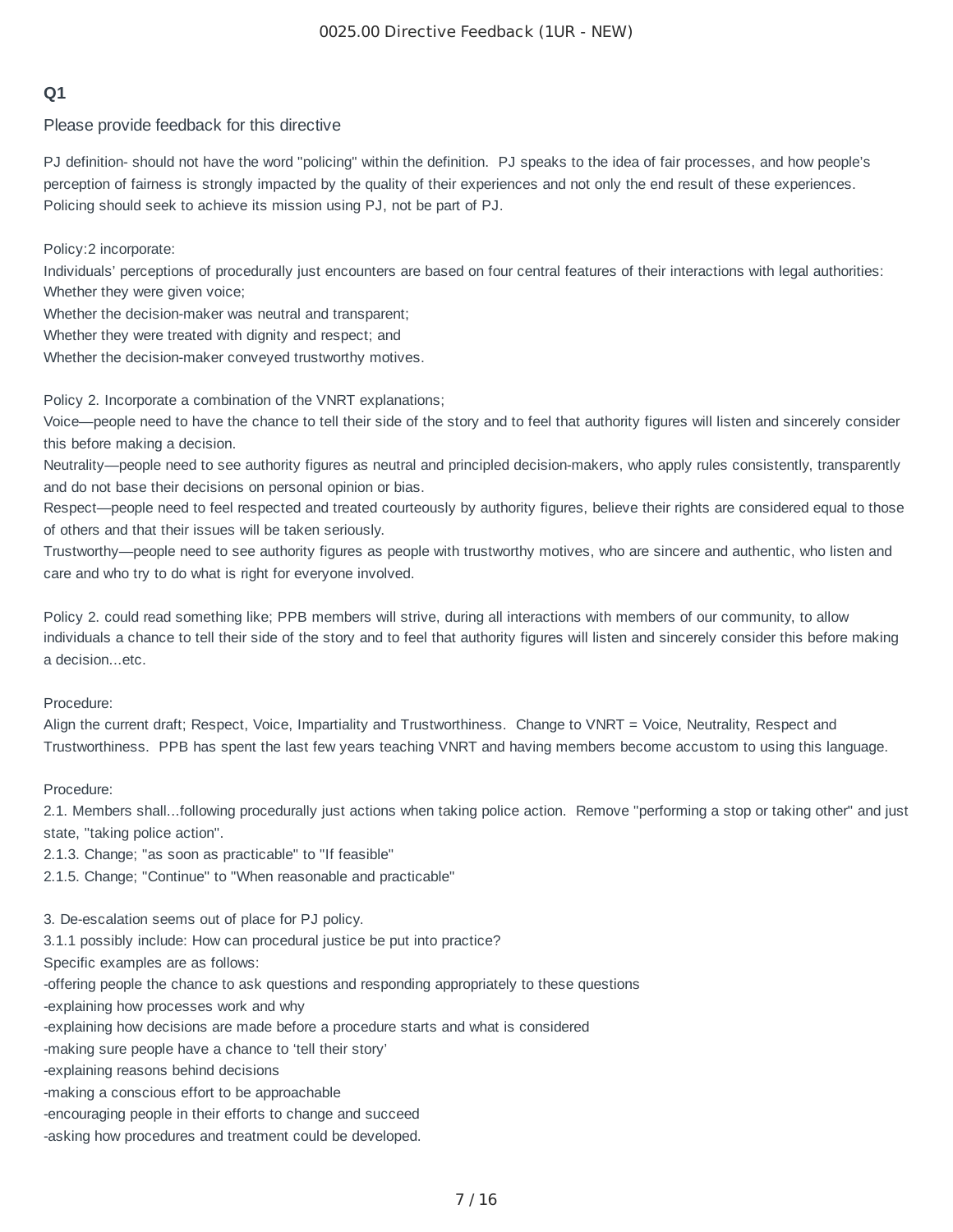Definitions to consider:

Voice: Individuals are given a chance to express their concerns and participate in decision-making processes by telling their side of the story

Neutrality: Decisions are unbiased and guided by consistent and transparent reasoning

Respect: All individuals are treated with dignity and respect

Trustworthiness: Decision-makers convey trustworthy motives and concern about the well-being of those impacted by their decisions

## **Q2**

Contact Information (optional - your name will be visible on PPB's website)

Name **Todd Tackett**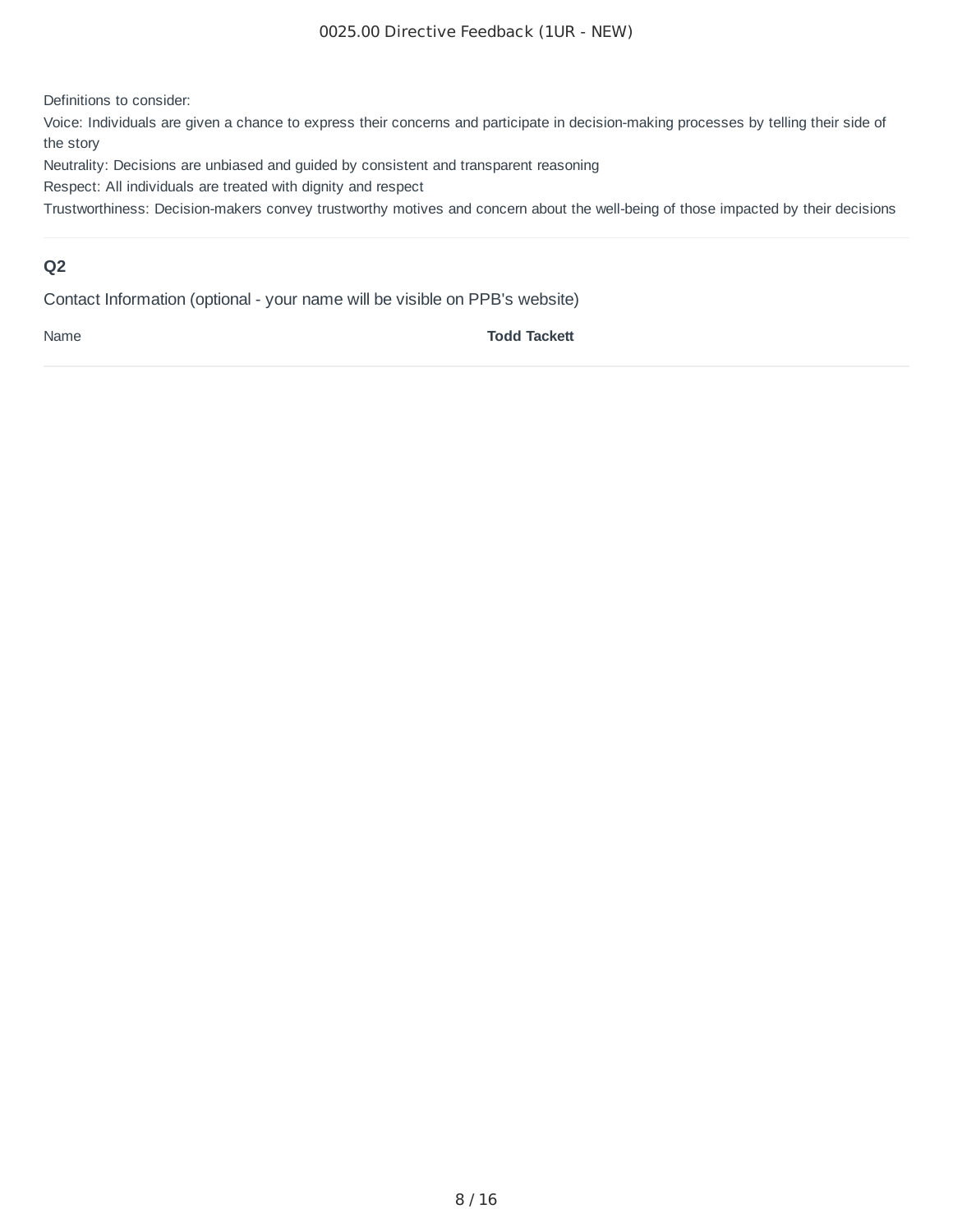## COMPLETE

| Web Link 1 (Web Link)             |
|-----------------------------------|
| Sunday, March 27, 2022 1:44:52 PM |
| Sunday, March 27, 2022 1:45:53 PM |
| 00:01:01                          |
|                                   |

#### Page 1

## **Q1**

Please provide feedback for this directive

- Policy, item 2: "Conveying truthfulness" is interesting, because it is totally possible to be untruthful but "convey" truthfulness. Consider being clear that truthfulness is a base expectation; conveying honesty or truthfulness is a secondary consideration that is in part achieved through being truthful.

- I wonder if the procedures need to be broadened or expanded with clarification that adhering to Procedural Justice is especially important in cases where individuals are coming from a place of distrust. E.g. an anti-police activist might be using their voice to say disrespectful things. It is important that officers are treating those individuals with a high level of respect and maintaining impartiality.

- One aspect of voice that could be expanded on is giving individuals an opportunity to easily provide feedback after an encounter has occurred. Individuals won't always be comfortable using their voice in an encounter, or might realize they want to say something later. This could be accomplished with a QR code on a card, URL on a card with an incident ID, or similar. Someday in the future, that feedback could be tied back to the video recording for supervisor review, if needed.

- I've been impressed with PPB's approach to Procedural Justice, and I'm very glad to see this becoming policy.

#### **Q2**

**Respondent skipped this question**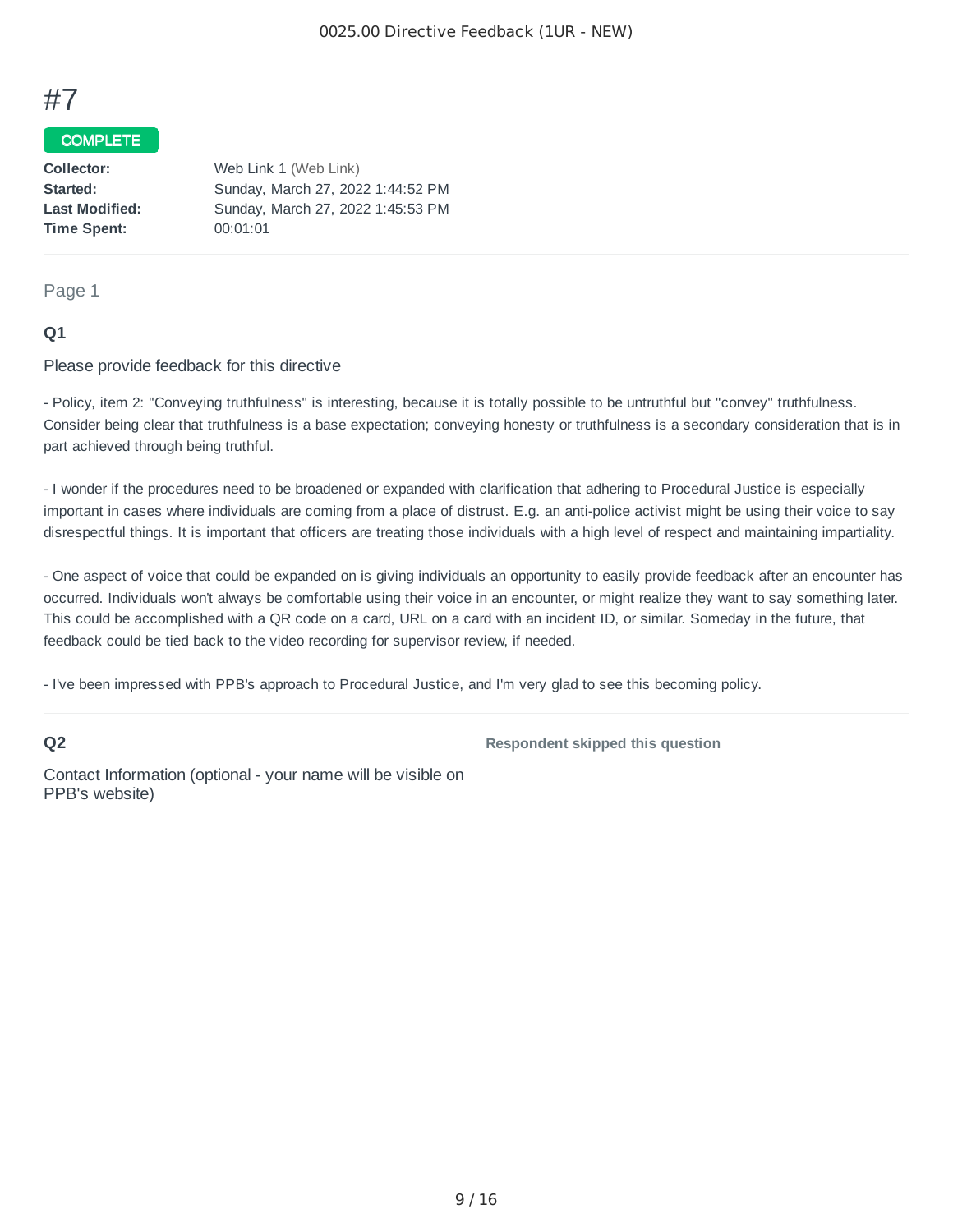### COMPLETE

| Collector:            | Web Link 1 (Web Link)               |
|-----------------------|-------------------------------------|
| Started:              | Tuesday, March 29, 2022 12:33:45 PM |
| <b>Last Modified:</b> | Tuesday, March 29, 2022 12:40:05 PM |
| <b>Time Spent:</b>    | 00:06:19                            |
|                       |                                     |

#### Page 1

## **Q1**

Please provide feedback for this directive

#### Definition:

I suggest using a broader definition that reflects the fact that Procedural Justice is not a police-specific theory. Rather, it has been employed in any number of circumstances and professions. This definition could be similar to: "the idea of fair processes, and how people's perception of fairness is strongly impacted by the quality of their experiences and not only the end result of these experiences" which is used by Yale Law School.

Policy:

2

I believe the apostrophe in "member's" should be removed.

Procedure:

#### 1.1

We should replace "Impartiality" with "Neutrality" and reorder the four principles to be: Voice, Neutrality, Respect, Trustworthiness. This will bring the policy in line with training the Bureau has given to members for the past several years and avoids unnecessary confusion.

2.1

Please define: "other police action" as this will help clarify under what circumstances the following actions are required.

#### 2.1.4

I believe this section should be clarified to include when during an interaction the member must make this notification. As soon as the member contacts any person? When contacting the subject of an investigation? When asked? When reasonable suspicion is established? When probable cause is reached?

## **Q2**

Contact Information (optional - your name will be visible on PPB's website)

Name **Jackson Oldham**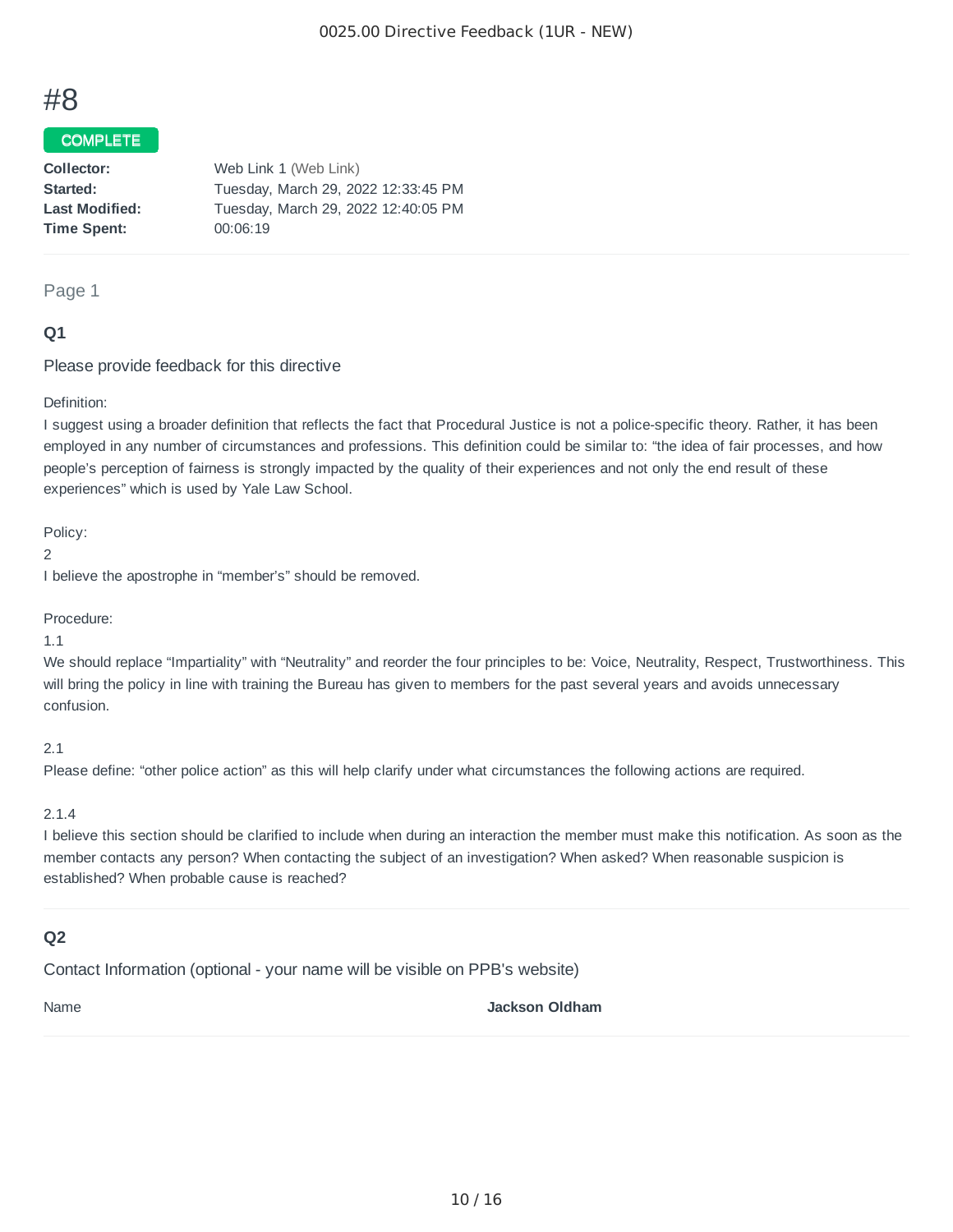## COMPLETE

| Collector:            | Web Link 1 (Web Link)              |
|-----------------------|------------------------------------|
| Started:              | Friday, April 01, 2022 10:22:49 AM |
| <b>Last Modified:</b> | Friday, April 01, 2022 10:27:11 AM |
| Time Spent:           | 00:04:21                           |
|                       |                                    |

### Page 1

## **Q1**

Please provide feedback for this directive

Section 3.1.2

Mental impairment - This seems redundant and already covered by the other categories. If it is something different, we should define it somewhere.

Mental health crisis - we might want to refer back to the definition in 850.20.

Developmental disability - often times "intellectual and developmental disability are used together. Is this term defined anywhere else? I can't recall at the moment.

## **Q2**

Contact Information (optional - your name will be visible on PPB's website)

Name **Liesbeth Gerritsen**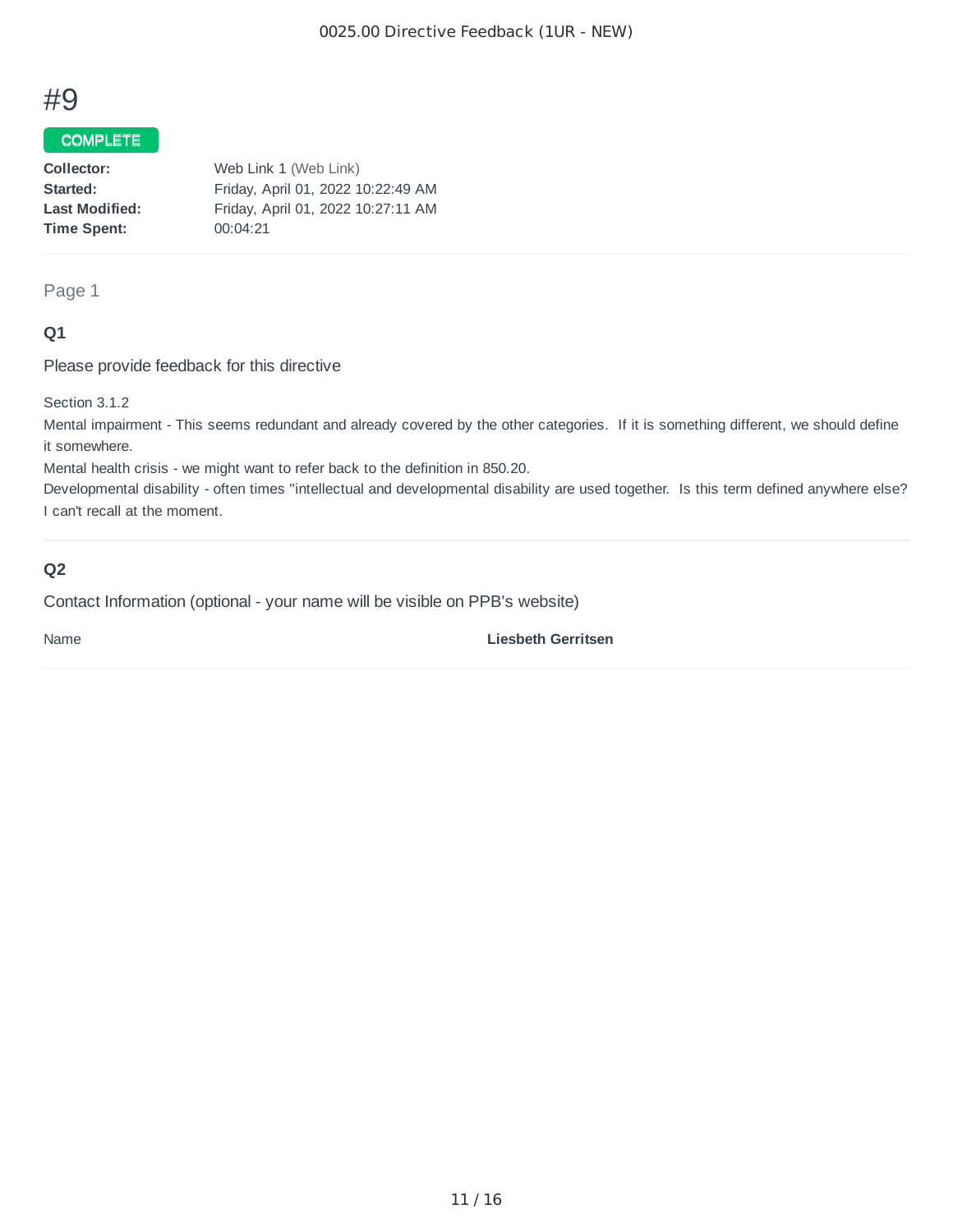## COMPLETE

| Web Link 1 (Web Link)             |
|-----------------------------------|
| Sunday, April 03, 2022 6:04:20 PM |
| Sunday, April 03, 2022 6:05:52 PM |
| 00:01:31                          |
|                                   |

## Page 1

## **Q1**

Please provide feedback for this directive

In section 2.1.4 - Can we add some terminology such as "When requested" prior to "Inform the individual..."

## **Q2**

**Respondent skipped this question**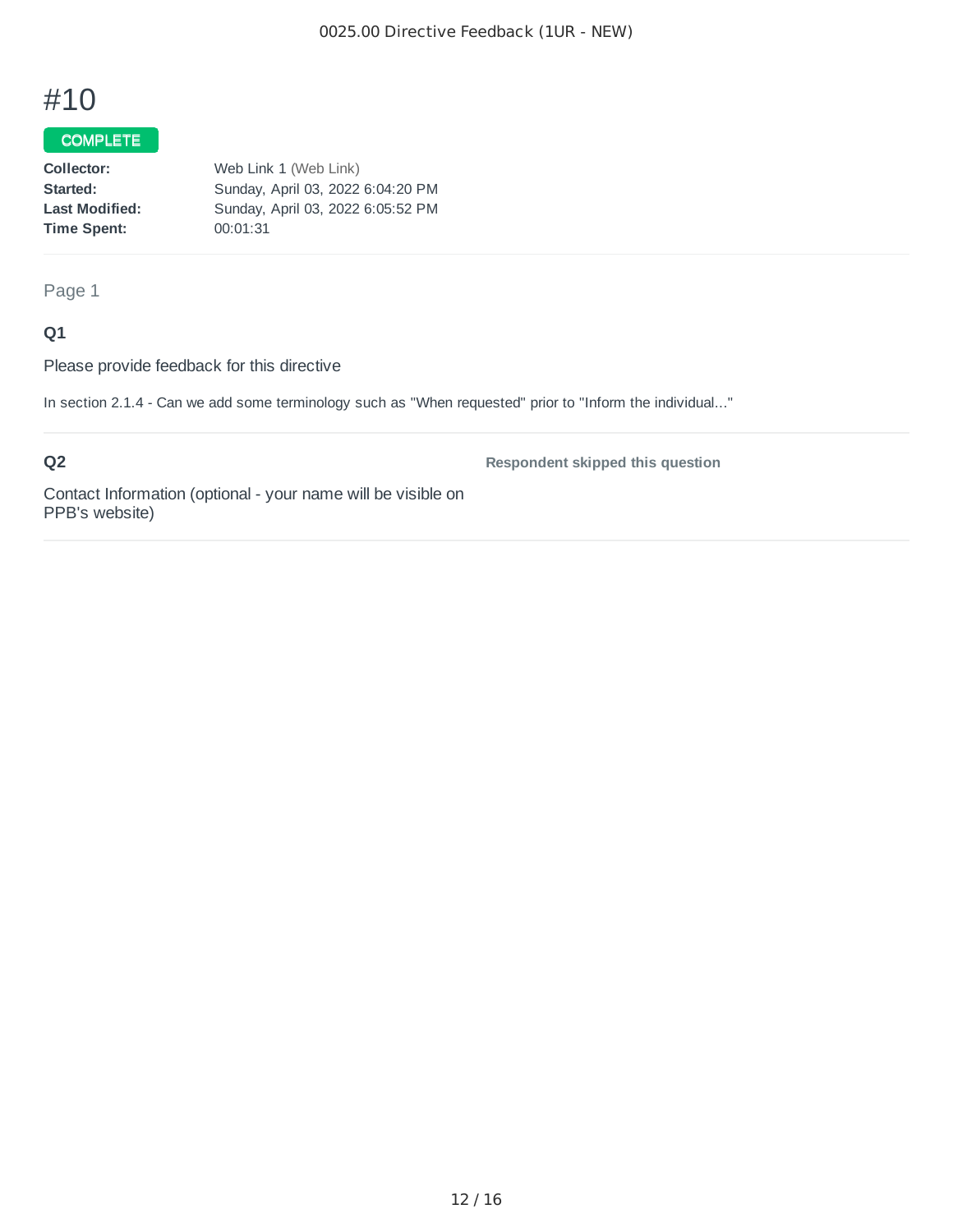## COMPLETE

| Collector:            | Web Link 1 (Web Link)                |
|-----------------------|--------------------------------------|
| Started:              | Wednesday, April 20, 2022 4:52:35 PM |
| <b>Last Modified:</b> | Wednesday, April 20, 2022 4:52:59 PM |
| Time Spent:           | 00:00:24                             |

Page 1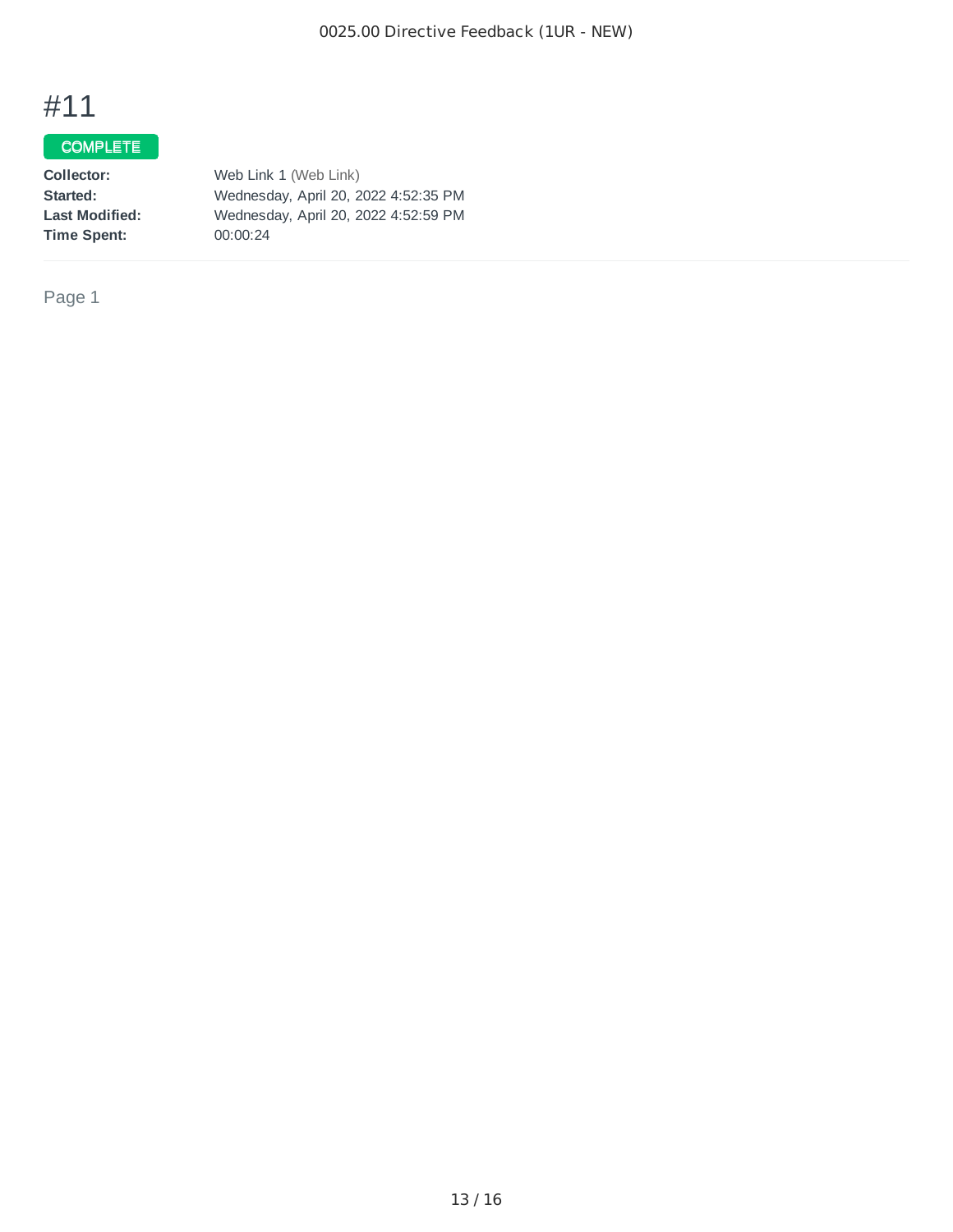## **Q1**

Please provide feedback for this directive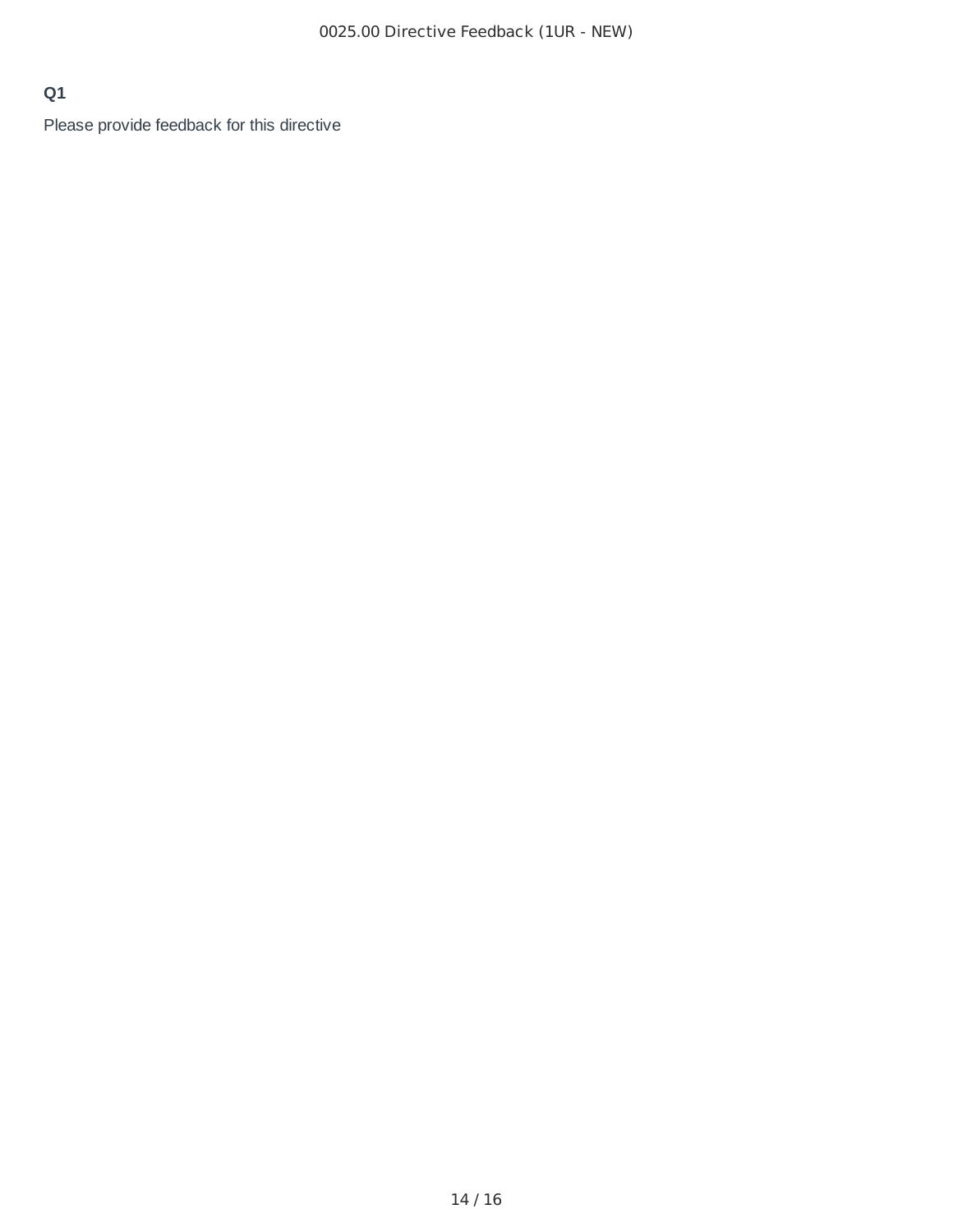#### 0025.00 Directive Feedback (1UR - NEW)

#### COMMENTS ON FORCE, MEDICAL AND PROCEDURAL JUSTICE DIRECTIVES, APRIL 2022

To Chief Lovell, Capt. Parman, Lieutenant Morgan, PPB Policy Analysts, Compliance Officer/Community Liaison Team, Portland Committee on Community Engaged Policing, US Dept. of Justice, Citizen Review Committee and the Portland Police Bureau:

Below are comments from Portland Copwatch (PCW) on the Directives posted for review in mid March which focus on force, medical aid and procedural justice < http://www.portlandoregon.gov/police/59757 >. The Force policy (1010.00) was split up to once again remove "Less Lethal" Weapons (now 1015.00, was 1050.00), after being integrated just five years ago in 2017. Force reporting now has its own policy (910.00). Parts of the Force policy about medical aid were moved into the specific Directive on that topic (630.50). We made comments on the Force policy in January 2021. The procedural justice policy is new.

We note up front that, although we only found it in once place, the Bureau has finally heeded our advice to distinguish between deescalation prior to using force and lowering the amount of force being used on a person. The latter is now referred to as "reactive deescalation." However this distinction has not been added to the Definitions section of Directive 1010.00.

We also noticed there are fewer references to weapons as "tools" in these directives, with the exception of the definition of "Less Lethal Weapon" in three policies and one other use in 1015.00. As we have noted before "these items are all designed to kill, harm, wound, or physically coerce people to follow police orders, not items used to open paint cans or build shelters for houseless people."

Unfortunately, the major revisions to 1010.00 almost make the redline version meaningless for purposes of comparison. Entire sections are crossed out but reappear in other places in that Directive, and the parts that were moved to new Directives show no indication where changes were made since those policies are being treated as "new." That said, after laborious line-by-line comparisons, PCW is re-stating many of its previous comments and adding new ones based on significant changes being proposed.

As usual, we ask the Bureau to give different labels to all of the major sections of the Directives, such as the Definitions, Policy and Procedure sections. Our comments refer to the Procedure section unless otherwise noted.

#### DIRECTIVE 25.00 PROCEDURAL JUSTICE (new)

Portland Copwatch appreciates the Bureau seeking to infuse procedural justice, defined here as "engaging people respectfully and policing in a neutral and trustworthy manner," into all Bureau actions.

Know Your Rights: It is great that the Directive tells officers to inform people whether or not they can leave (2.1.4) so they know if officers are engaging in mere conversation, a stop, a detention or an arrest. There should also be an admonition not to demean people who choose to walk away when allowed, or if the person asks the officer whether they are free to go. Given the Bureau's pledge to advise people of their right to refuse a search, that right should also be added to the Directive.

#### **CONCLUSION**

Portland Copwatch appreciates that all of these Directives are being given a full 30 days for review, but still would like to see review periods extended to allow for groups who only meet once a month to give input during the Bureau's time frame. The Bureau would also benefit from holding public meetings to discuss the intent behind proposed changes and to take questions about community ideas for improvements to policies. We wrote previously: "Frequently when there are references to comments made but not acted upon, the answers are unsatisfactory and dismissive; we should be able to engage in a dialogue to help move the Bureau more toward one that is free from brutality, corruption and racism."

--dan handelman and other members of Portland Copwatch